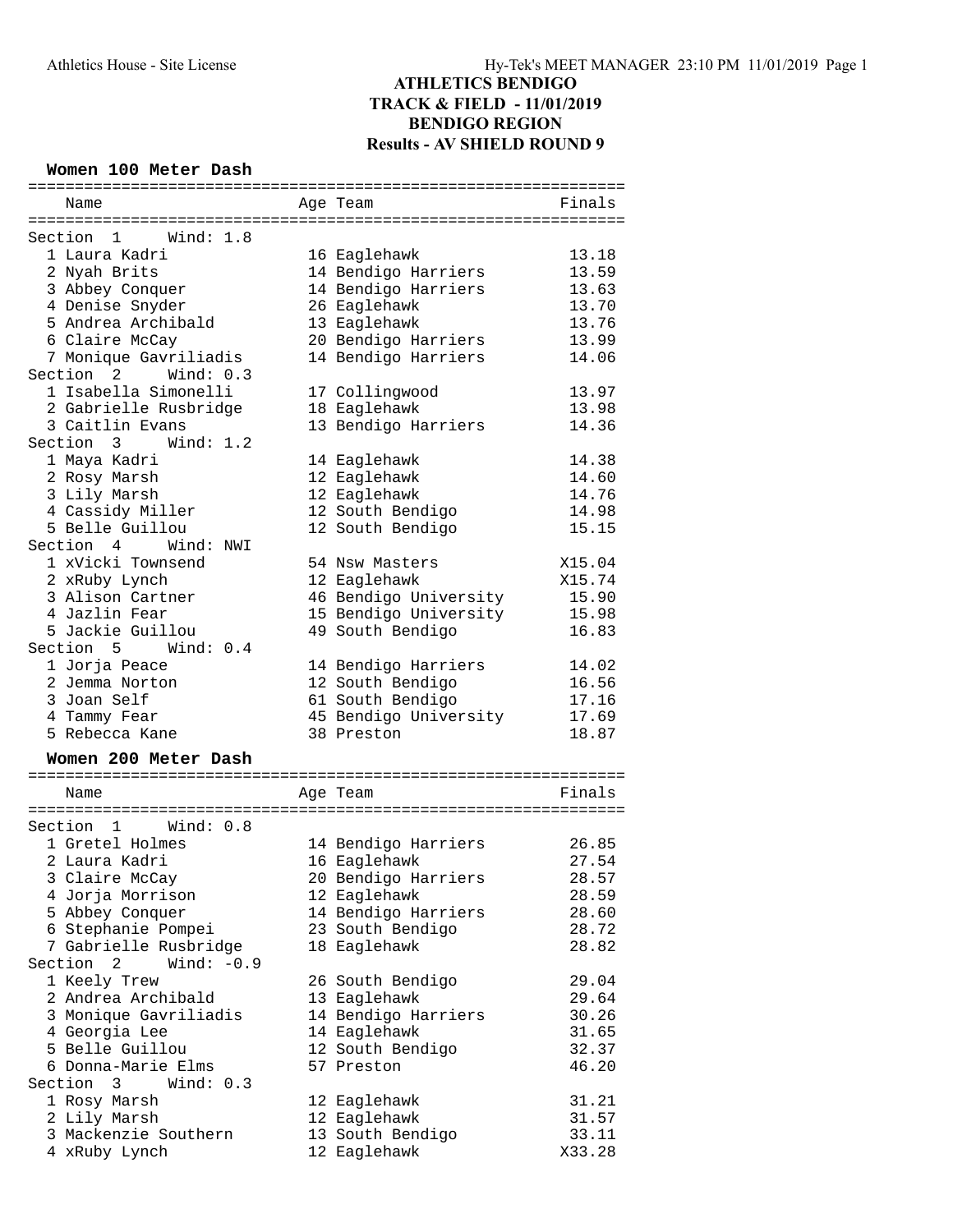# Athletics House - Site License Hy-Tek's MEET MANAGER 23:10 PM 11/01/2019 Page 2 **ATHLETICS BENDIGO TRACK & FIELD - 11/01/2019 BENDIGO REGION Results - AV SHIELD ROUND 9**

Section 4 Wind: -0.6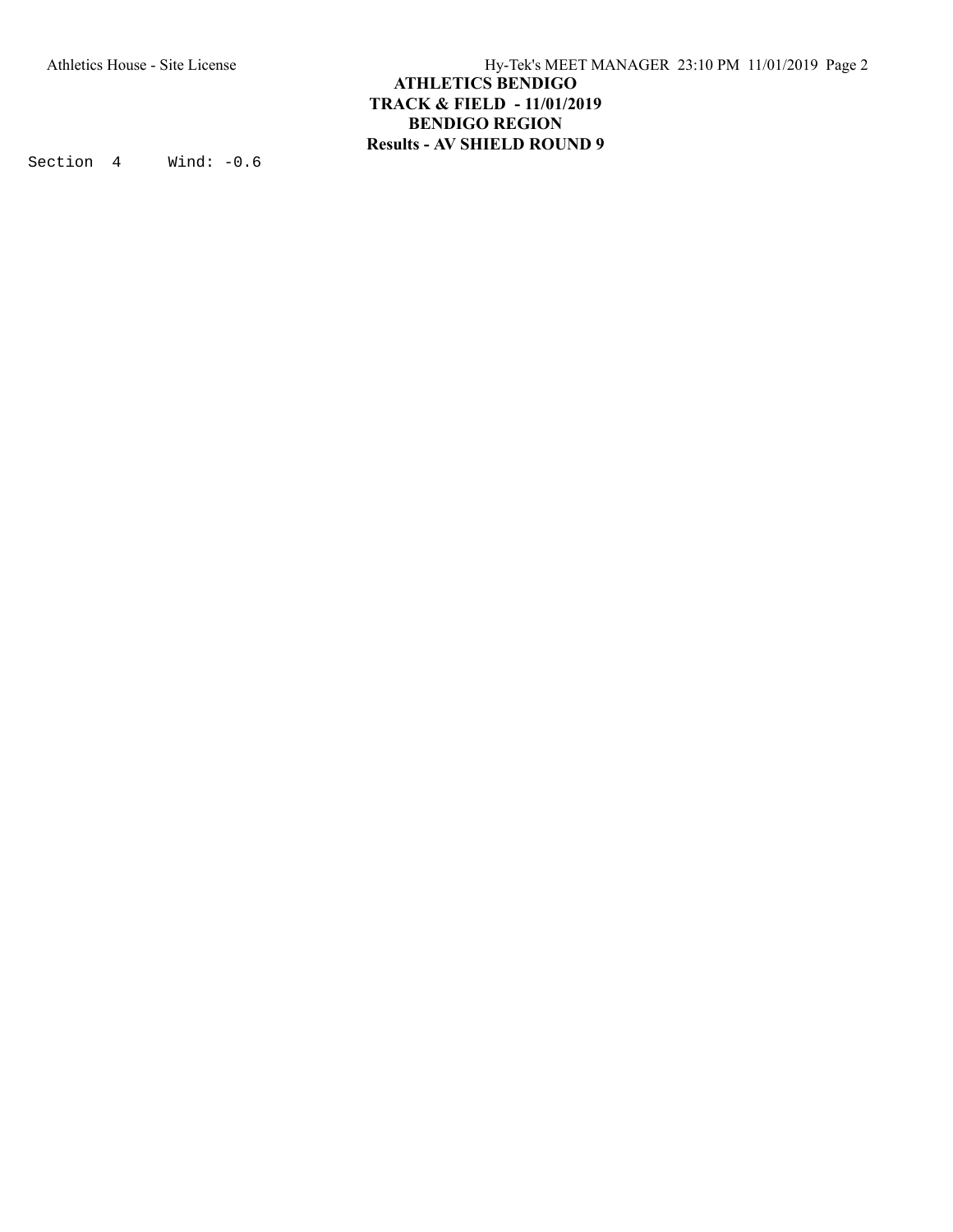#### **....Women 200 Meter Dash**

| 1 Caitlin Evans           | 13 Bendigo Harriers | 29.60  |
|---------------------------|---------------------|--------|
| 2 Jackie Guillou          | 49 South Bendigo    | 35.00  |
| 3 Sandra Kadri            | 48 Eaglehawk        | 35.25  |
| 4 Leah Langtree           | 42 Eaglehawk        | 36.19  |
| 5 Joan Self               | 61 South Bendigo    | 38.63  |
| Men 100 Meter Dash        |                     |        |
| Name                      | Age Team            | Finals |
| Section 1 Wind: 0.6       |                     |        |
| 1 Kye Mason               | 16 Eaglehawk        | 10.99  |
| 2 Antonio Vaitohi         | 15 Bendigo Harriers | 11.07  |
| 3 Fraser Symons           | 17 Old Melburnians  | 11.39  |
| 4 Benjamin Powell         | 17 Bendigo Harriers | 11.46  |
| 5 James Miller            | 16 Bendigo Harriers | 11.58  |
| 6 Brayden Hall            | 15 Eaglehawk        | 12.15  |
| Section $2$ Wind: $-0.3$  |                     |        |
| 1 Danai Mahachi           | 16 Bendigo Harriers | 11.90  |
| 2 xMatthew Cindric        | 22 South Bendigo    | X12.28 |
| 3 Kenan Seebah            | 15 Eaglehawk        | 12.53  |
| 4 James Woods             | 15 South Bendigo    | 12.57  |
| 5 Oliver Muggleton        | 16 South Bendigo    | 12.79  |
| Section $3$ Wind: $-0.2$  |                     |        |
| 1 David Chisholm          | 50 Eaglehawk        | 12.74  |
| 2 Sebastyn Andrea         | 13 South Bendigo    | 12.99  |
| 3 Antony Langdon          | 50 Eaglehawk        | 13.67  |
| 4 Christopher Kadri       | 49 Eaglehawk        | 13.78  |
| 5 Terry Hicks             | 64 Eaglehawk        | 13.83  |
| 6 Zackery Tickell         | 13 South Bendigo    | 15.78  |
| Section 4 Wind: 0.3       |                     |        |
| 1 Shane Miller            | 43 South Bendigo    | 15.24  |
| 2 Jake Gavriliadis        | 12 Bendigo Harriers | 15.46  |
| 3 xKai Norton             | 9 South Bendigo     | X16.98 |
| 4 Kevin Shanahan          | 62 Eaglehawk        | 17.19  |
| Men 200 Meter Dash        |                     |        |
| Name                      | Age Team            | Finals |
|                           |                     |        |
| Section $1$ Wind: $-2.4$  |                     |        |
| 1 Asare Amoafo            | 20 Glenhuntly       | 22.19  |
| 2 Antonio Vaitohi         | 15 Bendigo Harriers | 22.71  |
| 3 Kye Mason               | 16 Eaglehawk        | 22.72  |
| 4 Fraser Symons           | 17 Old Melburnians  | 22.87  |
| 5 Benjamin Powell         | 17 Bendigo Harriers | 23.16  |
| 6 Brayden Hall            | 15 Eaglehawk        | 25.51  |
| Section 2<br>Wind: $-0.6$ |                     |        |
| 1 Danai Mahachi           | 16 Bendigo Harriers | 24.67  |
| 2 xMatthew Cindric        | 22 South Bendigo    | X24.72 |
| 3 Luke Matthews           | 37 Bendigo Harriers | 25.42  |
| 4 Oliver Muggleton        | 16 South Bendigo    | 25.65  |
| 5 Kenan Seebah            | 15 Eaglehawk        | 25.86  |
| Section 3<br>Wind: $-1.8$ |                     |        |
| 1 David Chisholm          | 50 Eaglehawk        | 25.90  |
| 2 Moala Christian Vaitohi | 12 Bendigo Harriers | 27.01  |

 3 %Timothy Sullivan T38 43 Eaglehawk 27.19 4 Zackery Tickell 13 South Bendigo 27.64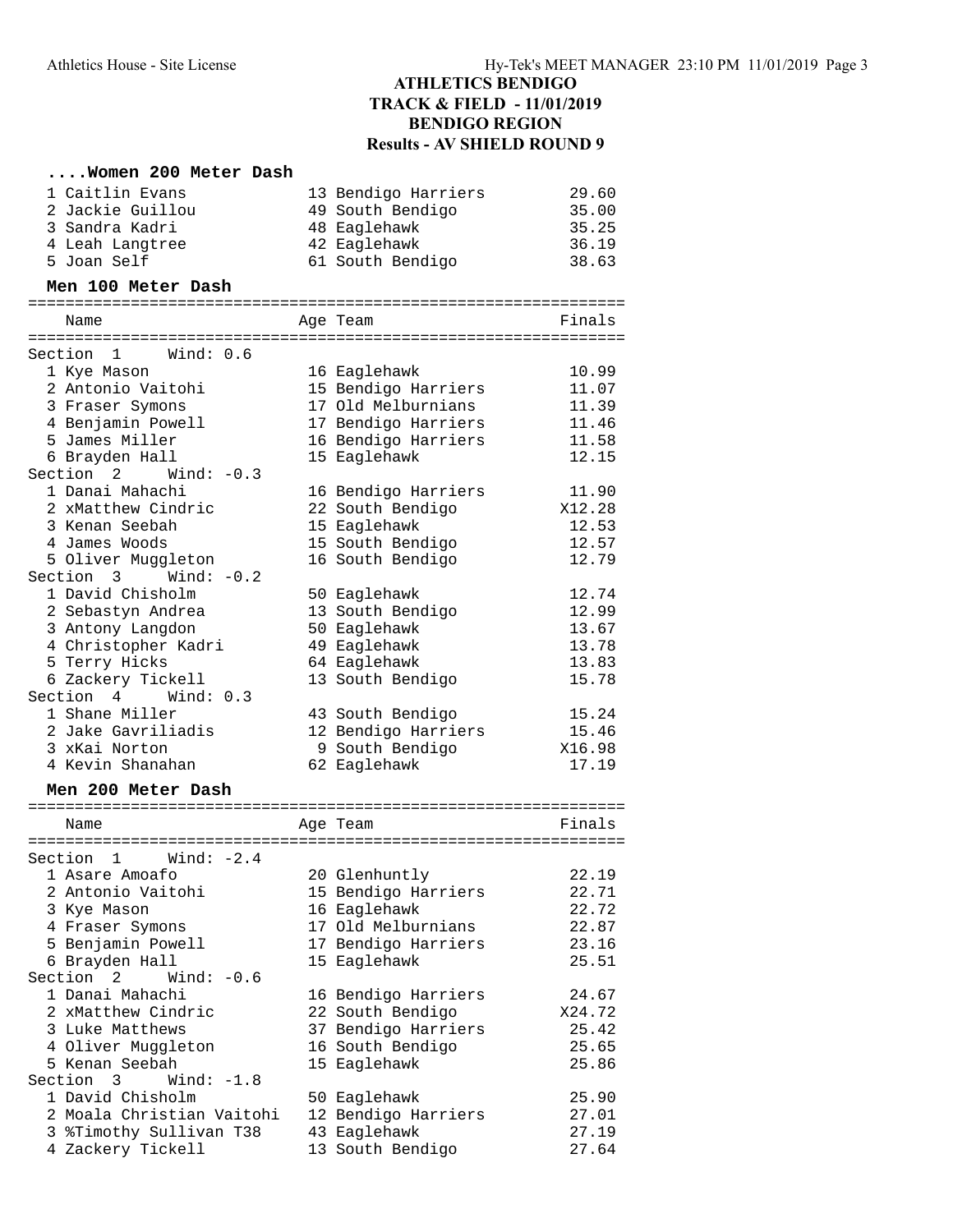#### **....Men 200 Meter Dash**

| 5 Antony Langdon        | 50 Eaglehawk           | 27.91    |
|-------------------------|------------------------|----------|
| 6 Terry Hicks           | 64 Eaglehawk           | 28.21    |
| 7 Neil Shaw             | 45 Bendigo Harriers    | 28.34    |
| 8 Anthony Messerle      | 24 Bendigo University  | 28.47    |
| Section 4<br>Wind: 0.6  |                        |          |
| 1 Christopher Kadri     | 49 Eaglehawk           | 28.97    |
| 2 Eric Baker            | 56 Bendigo Harriers    | 30.84    |
| 3 Leigh Browell         | 44 South Bendigo       | 30.91    |
| 4 Logan Tickell         | 12 South Bendigo       | 31.05    |
| 5 Kevin Shanahan        | 62 Eaglehawk           | 34.86    |
| 6 xKai Norton           | 9 South Bendigo        | X39.30   |
| Mixed 800 Meter Run     |                        |          |
| Name                    | Age Team               | Finals   |
|                         |                        |          |
| Section 1               |                        |          |
| 1 Jamie Harrison        | M18 Eaglehawk          | 2:02.45  |
| 2 James Bentley         | M14 Eaglehawk          | 2:03.33  |
| 3 Riley Osborne         | M17 Bendigo Harriers   | 2:12.20  |
| 4 xMatthew Cindric      | M22 South Bendigo      | X2:16.80 |
| Section 2               |                        |          |
| 1 Daniel Baldwin        | M16 Bendigo Harriers   | 2:11.04  |
| 2 Isaac Everett         | M19 Bendigo Harriers   | 2:15.46  |
| 3 Zackery Tickell       | M13 South Bendigo      | 2:19.03  |
| 3 Declan Osborne        | M17 Bendigo Harriers   | 2:19.03  |
| 5 Robert Jones          | M48 Deakin             | 2:19.68  |
| 6 Luke Matthews         | M37 Bendigo Harriers   | 2:29.00  |
| Section 3               |                        |          |
| 1 Brodie Andrews        | M14 Athletics Essendon | 2:23.93  |
| 2 Gabrielle Rusbridge   | W18 Eaglehawk          | 2:27.61  |
| 3 Stephanie Pompei      | W23 South Bendigo      | 2:36.63  |
| 4 Bianca Scerri         | W16 Sandringham        | 2:41.48  |
| 5 Craig Green           | M51 Bendigo University | 2:54.69  |
| Section 4               |                        |          |
| 1 Sienna Andrews        | W14 Athletics Essendon | 2:41.68  |
| 2 Megan Wilson          | W12 South Bendigo      | 2:42.38  |
| 3 Scarlett Southern     | W11 South Bendigo      | 2:44.39  |
| 4 %Timothy Sullivan T38 | M43 Eaglehawk          | 2:47.57  |
| 5 Tanner Fear           | M11 Bendigo University | 2:50.53  |
| 6 Phoebe Lonsdale       | W13 Bendigo University | 2:52.40  |
| 7 Karen Vaughan         | W40 Bendigo Harriers   | 2:53.40  |
| 8 Gretel Holmes         | W14 Bendigo Harriers   | 2:54.80  |
| Section 5               |                        |          |
| 1 Jazlin Fear           | W15 Bendigo University | 2:56.33  |
| 2 Brodie Vaughan        | W10 Bendigo Harriers   | 2:57.73  |
| 3 Abbey Cartner         | W11 Bendigo University | 2:58.41  |
| 4 Alison Cartner        | W46 Bendigo University | 2:58.62  |
| 5 Kevin Shanahan        |                        |          |
| Section<br>6            | M62 Eaglehawk          | 3:06.18  |
| 1 Mackenzie Southern    |                        |          |
|                         | W13 South Bendigo      | 3:18.67  |
| 2 Jackie Guillou        | W49 South Bendigo      | 3:27.97  |
| 3 Donna-Marie Elms      | W57 Preston            | 4:03.92  |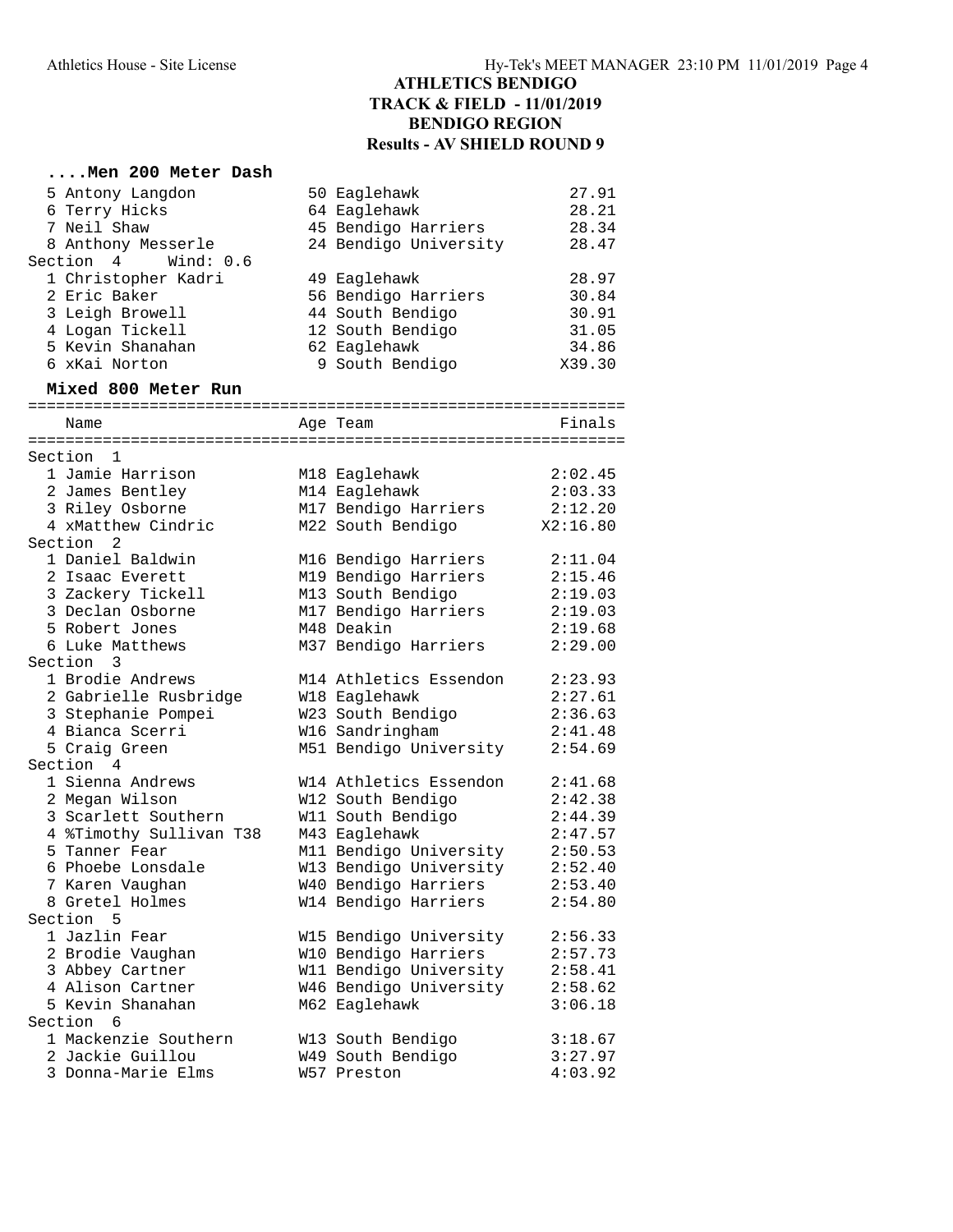#### **Mixed 3000 Meter Run Handicap**

| ===========                                      |                                              |          |
|--------------------------------------------------|----------------------------------------------|----------|
| Name                                             | Age Team                                     | Finals   |
|                                                  |                                              |          |
| Section<br>1                                     |                                              | 11:54.69 |
| 1 Sara Berg<br>2 Peter Cowell                    | W15 South Bendigo                            | 10:46.20 |
| 3 Maddison Vaughan                               | M55 Bendigo Harriers<br>W12 Bendigo Harriers | 13:15.67 |
| 4 Logan Tickell                                  | M12 South Bendigo                            | 10:36.86 |
| 5 Anne Buckley                                   | W51 Bendigo Harriers                         | 12:14.22 |
| 6 Luke Millard                                   | M31 Bendigo University                       | 11:01.83 |
| 7 Garnet Rodda                                   | M69 Bendigo Harriers                         | 15:10.95 |
| 8 Aaron Norton                                   | M39 South Bendigo                            | 11:58.40 |
| 9 Ross Douglas                                   | M52 Bendigo University                       | 13:30.93 |
| 10 Hunter Gill                                   | M70 Bendigo Harriers                         | 14:14.22 |
| 11 Debby Kirne                                   | W53 South Bendigo                            | 13:34.28 |
| 12 Tiffany Bussem Jorgensen W17 Bendigo Harriers |                                              | 12:56.21 |
| 13 Jayden Padgham                                | M13 Bendigo University                       | 10:26.86 |
| 14 Melissa Douglas                               | W44 Bendigo University                       | 13:02.22 |
| 15 Eric Baker                                    | M56 Bendigo Harriers                         | 13:05.98 |
| 16 David Heislers                                | M53 Bendigo University                       | 12:03.00 |
| 17 Yvette Tuohey                                 | W28 Bendigo Harriers                         | 13:40.20 |
| 18 Harrison Boyd                                 | M13 Bendigo Harriers                         | 12:13.71 |
| -- Geoff Jordan                                  | M49 Bendigo Harriers                         | DNF      |
| -- Ebony Whiley                                  | W23 Eaglehawk                                | DNF      |
|                                                  |                                              |          |
| Mixed 200 Meter Hurdles                          |                                              |          |
| Name                                             | Age Team                                     | Finals   |
|                                                  |                                              |          |
| Wind: 2.4<br>Section 1                           |                                              |          |
| 1 Brayden Hall                                   | M15 Eaglehawk                                | 33.64    |
| 2 Caitlin Evans                                  | W13 Bendigo Harriers                         | 36.32    |
| 3 Jorja Peace                                    | W14 Bendigo Harriers                         | 38.75    |
|                                                  |                                              |          |
| Mixed 400 Meter Hurdles                          |                                              |          |
| Name                                             | Age Team                                     | Finals   |
|                                                  |                                              |          |
| Section<br>1                                     |                                              |          |
| 1 David Chisholm                                 | M50 Eaglehawk                                | 1:07.66  |
| 2 Antony Langdon                                 | M50 Eaglehawk                                | 1:21.05  |
| 3 Toni Phillips                                  | W46 Eaglehawk                                | 1:52.67  |
| Mixed 4x200 Meter Relay                          |                                              |          |
|                                                  |                                              |          |
| Team                                             |                                              | Finals   |
| $^{\prime}$ C $^{\prime}$<br>1 Eaglehawk         |                                              | 1:34.24  |
| 1) James Bentley 14                              | 2) Jamie Harrison 18                         |          |
| 3) Kenan Seebah 15                               | 4) Kye Mason 16                              |          |
| 2 Eaglehawk<br>B'                                |                                              | 1:56.69  |
| 1) Maya Kadri 14                                 | 2) Laura Kadri 16                            |          |
| 3) Georgia Lee 14                                | 4) Gabrielle Rusbridge 18                    |          |
| 3 Bendigo Harriers<br>' A '                      |                                              | 1:59.27  |
| 1) Abbey Conquer 14                              | 2) Gretel Holmes 14                          |          |
| 3) Monique Gavriliadis 14                        | 4) Jorja Peace 14                            |          |
| 4 Eaglehawk<br>$^{\prime}$ A $^{\prime}$         |                                              | X2:08.21 |
| 1) xRuby Lynch 12                                | 2) Lily Marsh 12                             |          |
| 3) Rosy Marsh 12                                 | 4) Andrea Archibald 13                       |          |
|                                                  |                                              |          |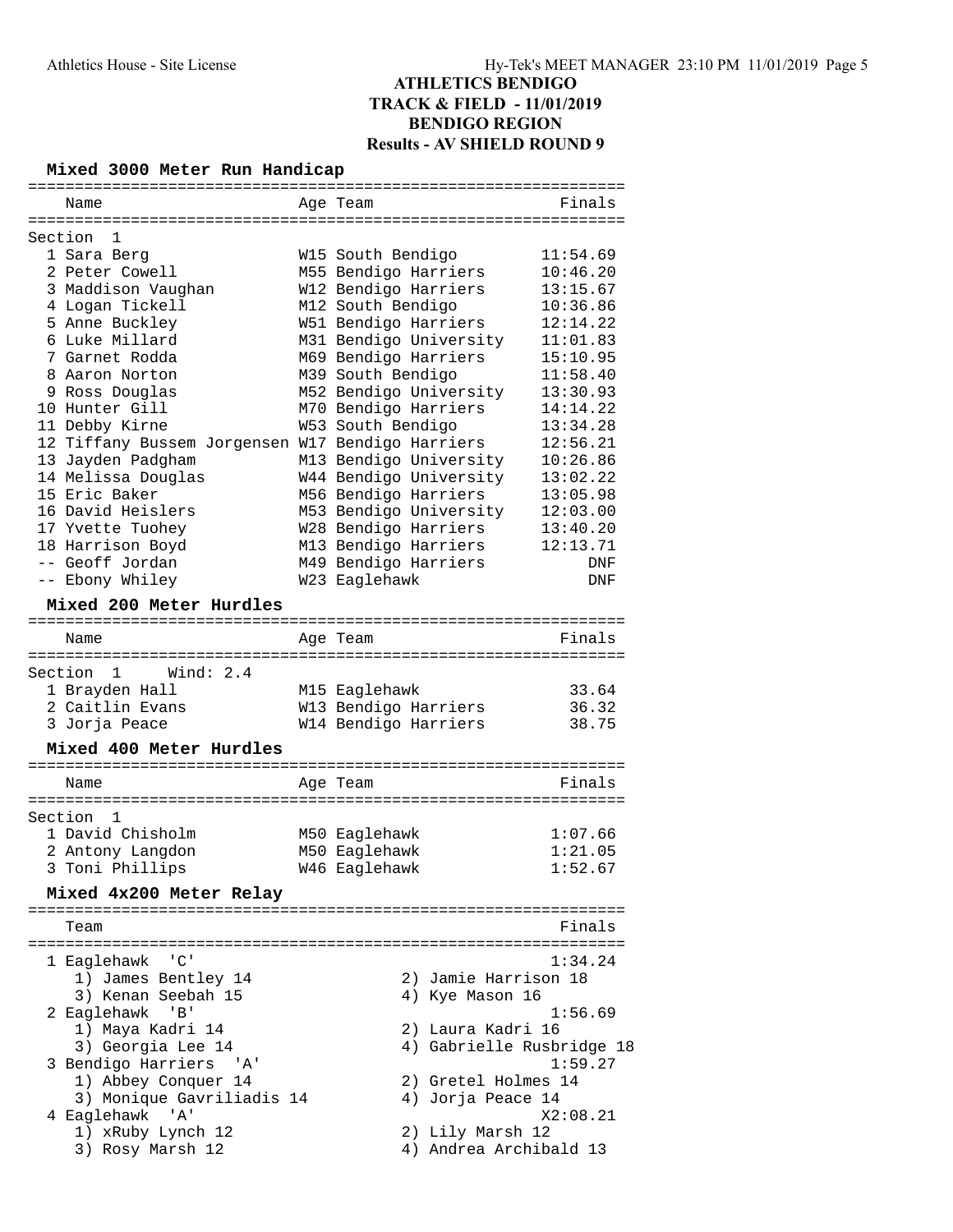| Mixed 4x200 Meter Relay              |                                             |                 |              |
|--------------------------------------|---------------------------------------------|-----------------|--------------|
| 5 Bendigo Harriers 'B'               |                                             | X3:09.26        |              |
| 1) Sharon Barr 57                    | 2) Donna-Marie Elms 57                      |                 |              |
| 3) Debby Kirne 53                    | 4) Anne Buckley 51                          |                 |              |
| Mixed High Jump                      |                                             |                 |              |
|                                      |                                             |                 |              |
| Name                                 | Age Team                                    | Finals          |              |
|                                      |                                             |                 |              |
| Flight 1                             |                                             |                 |              |
| 1 James Miller                       | M16 Bendigo Harriers                        | 1.77m           |              |
| 2 James Woods                        | M15 South Bendigo                           | 1.72m           |              |
| 2 Denise Snyder                      | W26 Eaglehawk                               | 1.72m           |              |
| Flight<br>2                          |                                             |                 |              |
| 1 Connor Clarke                      | M13 Bendigo Harriers                        | 1.47m           |              |
| 1 Zackery Tickell                    | M13 South Bendigo                           | 1.47m           |              |
| 1 Gregory Hilson                     | M49 South Bendigo                           | 1.47m           |              |
| 4 Claire McCay                       | W20 Bendigo Harriers                        | 1.32m           |              |
| 5 Ross Douglas                       | M52 Bendigo University                      | 1.27m           |              |
| Flight<br>- 3                        |                                             |                 |              |
| 1 Shane Miller                       | M43 South Bendigo                           | 1.42m           |              |
| 2 Lily Marsh                         | W12 Eaglehawk                               | 1.37m<br>X1.27m |              |
| 3 xVicki Townsend                    | W54 Nsw Masters                             |                 |              |
| 4 Karen Vaughan                      | W40 Bendigo Harriers                        | 1.17m           |              |
| Mixed Triple Jump                    |                                             |                 |              |
|                                      |                                             |                 |              |
| Name                                 | Age Team                                    | Finals          | Wind         |
|                                      |                                             |                 |              |
| Flight 1                             |                                             |                 |              |
| 1 Lily Marsh                         | W12 Eaglehawk                               | 9.31m           | 0.8          |
| 2 Logan Tickell                      | M12 South Bendigo                           | 8.19m           | $+0.0$       |
| 3 Phoebe Lonsdale                    | W13 Bendigo University                      | 7.48m<br>6.99m  | $+0.0$       |
| 4 Ross Douglas                       | M52 Bendigo University<br>W46 Eaglehawk     | $6.95m$ 1.8     | $+0.0$       |
| 5 Toni Phillips                      |                                             | $6.90m$ 1.7     |              |
| 6 Tammy Fear<br>7 Mackenzie Southern | W45 Bendigo University<br>W13 South Bendigo | 6.85m           | 2.1          |
| 8 David Heislers                     | M53 Bendigo University                      | 6.62m           |              |
| 9 xKai Norton                        | M9 South Bendigo                            | X6.44m          | 0.3<br>0.5   |
| 10 Nicole Johansen                   | W45 Ringwood                                | 5.99m           | $+0.0$       |
| Flight 2                             |                                             |                 |              |
| 1 Brayden Hall                       | M15 Eaglehawk                               | $10.94m + 0.0$  |              |
| 2 Denise Snyder                      | W26 Eaglehawk                               | 10.92m          | 0.1          |
| 2 James Woods                        | M15 South Bendigo                           | 10.92m          | $+0.0$       |
| 4 Oliver Muggleton                   | M16 South Bendigo                           | 10.56m          | $+0.0$       |
| 5 Brodie Andrews                     | M14 Athletics Essendon                      | 8.64m           | $1\,.1$      |
| 6 Rosy Marsh                         | W12 Eaglehawk                               | 8.62m           | 1.3          |
| 7 Jorja Morrison                     | W12 Eaglehawk                               | 8.47m           | $-1.9$       |
| 8 Joshua Evans                       | M13 Bendigo Harriers                        | 8.14m           | $-1.9$       |
| -- Allie Guillou                     | W12 South Bendigo                           | FOUL            |              |
| Flight 3                             |                                             |                 |              |
| 1 Claire McCay                       | W20 Bendigo Harriers                        | 9.91m           | $+0.0$       |
| 2 Caitlin Evans                      | W13 Bendigo Harriers                        | 8.98m           | $\bf{+0.0}$  |
| 3 Maya Kadri                         | W14 Eaglehawk                               | 8.85m           | $\bf{+0.0}$  |
| 4 Jazlin Fear                        | W15 Bendigo University                      | 7.95m           | $+0.0$       |
| 5 Belle Guillou                      | W12 South Bendigo                           | 7.87m           | $+\,0$ . $0$ |
| 6 Aaron Norton                       | M39 South Bendigo                           | 7.72m           | $-1.9$       |
| 7 Madeline Hall                      | W17 Eaglehawk                               | 7.71m           | $-1.2$       |
| 8 Joan Self                          | W61 South Bendigo                           | 7.33m           | 0.1          |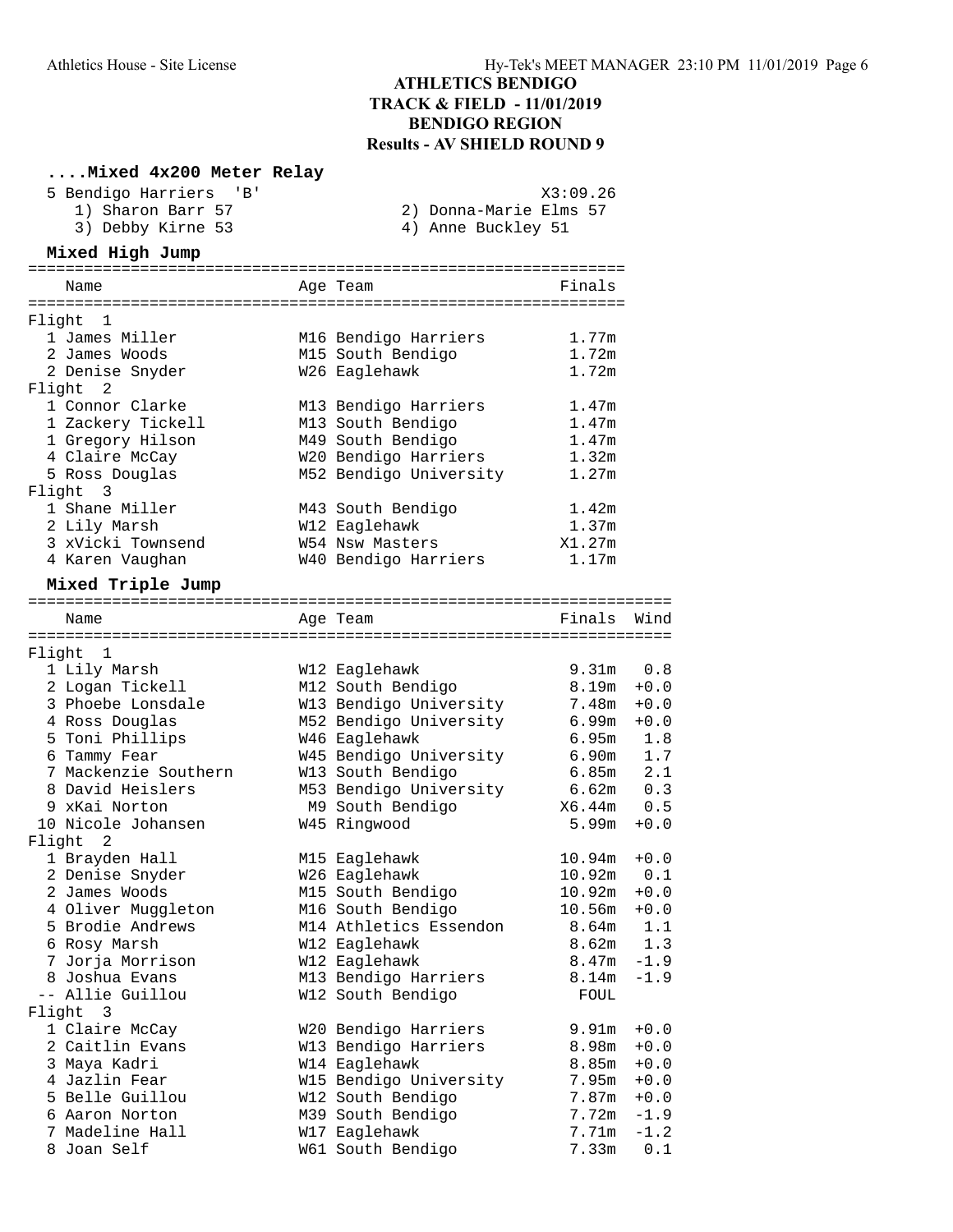# **....Mixed Triple Jump**

|                | 9 Tanner Fear         |  | M11 Bendigo University | 7.25m             | $+0.0$ |  |  |  |  |
|----------------|-----------------------|--|------------------------|-------------------|--------|--|--|--|--|
|                | 10 Ebony Whiley       |  | W23 Eaglehawk          | 6.98m             | $+0.0$ |  |  |  |  |
|                | 11 Jemma Norton       |  | W12 South Bendigo      | $6.77m - 0.5$     |        |  |  |  |  |
| Mixed Shot Put |                       |  |                        |                   |        |  |  |  |  |
|                | Name                  |  | Age Team               | Finals            |        |  |  |  |  |
|                |                       |  |                        |                   |        |  |  |  |  |
|                | Flight 1              |  |                        |                   |        |  |  |  |  |
|                | 1 Jake Gavriliadis    |  | M12 Bendigo Harriers   | 13.02m            |        |  |  |  |  |
|                | 2 Emma Berg           |  | W17 South Bendigo      | 12.94m            |        |  |  |  |  |
|                | 3 James Bentley       |  | M14 Eaglehawk          | 10.25m            |        |  |  |  |  |
|                | 4 Anthony Messerle    |  | M24 Bendigo University | 10.10m            |        |  |  |  |  |
|                | 5 Monique Gavriliadis |  | W14 Bendigo Harriers   | 8.88m             |        |  |  |  |  |
|                | 6 Jayne Norton        |  | W43 South Bendigo      | 8.47m             |        |  |  |  |  |
|                | 7 Madeline Hall       |  | W17 Eaglehawk          | 8.36m             |        |  |  |  |  |
|                | 8 Siobhan Thompson    |  | W21 Eaglehawk          | 8.20m             |        |  |  |  |  |
|                | 9 Narelle Messerle    |  | W60 Ringwood           | 8.05m             |        |  |  |  |  |
|                | 9 Neil Shaw           |  | M45 Bendigo Harriers   | 8.05m             |        |  |  |  |  |
|                | 11 Cassidy Miller     |  | W12 South Bendigo      | 7.89m             |        |  |  |  |  |
|                | 12 Ebony Whiley       |  | W23 Eaglehawk          | 7.67m             |        |  |  |  |  |
|                | 13 Alex Gavriliadis   |  | M14 Bendigo Harriers   | 7.05m             |        |  |  |  |  |
|                | 14 Joshua Evans       |  | M13 Bendigo Harriers   | 6.93m             |        |  |  |  |  |
|                | 15 Christopher Kadri  |  | M49 Eaglehawk          | 6.74m             |        |  |  |  |  |
|                | Flight 2              |  |                        |                   |        |  |  |  |  |
|                | 1 xVicki Townsend     |  | W54 Nsw Masters        | X10.19m           |        |  |  |  |  |
|                | 2 Joan Self           |  | W61 South Bendigo      | 7.57m             |        |  |  |  |  |
|                | 3 Eric Baker          |  | M56 Bendigo Harriers   | 7.30m             |        |  |  |  |  |
|                | 4 Jorja Morrison      |  | W12 Eaglehawk          | 6.94m             |        |  |  |  |  |
|                | 5 Leigh Browell       |  | M44 South Bendigo      | 6.79m             |        |  |  |  |  |
|                | 6 Shane Miller        |  | M43 South Bendigo      | 6.30m             |        |  |  |  |  |
|                | 7 xRuby Lynch         |  | W12 Eaglehawk          | X6.00m            |        |  |  |  |  |
|                | 8 Sienna Andrews      |  | W14 Athletics Essendon | 5.97m             |        |  |  |  |  |
|                | 9 Samantha Hall       |  | W42 Eaglehawk          | 5.86m             |        |  |  |  |  |
|                | 10 Jemma Norton       |  | W12 South Bendigo      | 5.74m             |        |  |  |  |  |
|                | 11 xKai Norton        |  | M9 South Bendigo       | X5.55m            |        |  |  |  |  |
|                | 12 Donna-Marie Elms   |  | W57 Preston            | 5.30 <sub>m</sub> |        |  |  |  |  |
|                | 13 Annette Curtis     |  | W62 South Bendigo      | 5.23m             |        |  |  |  |  |
|                | 14 Barbara Bryant     |  | W64 Eaglehawk          | 5.21m             |        |  |  |  |  |
|                | 15 Rosy Marsh         |  | W12 Eaglehawk          | 5.19m             |        |  |  |  |  |
|                | 16 Rebecca Kane       |  | W38 Preston            | 5.01m             |        |  |  |  |  |
|                | Mixed Discus Throw    |  |                        |                   |        |  |  |  |  |
|                | =================     |  | ---------              |                   |        |  |  |  |  |
|                | Name                  |  | Age Team               | Finals            |        |  |  |  |  |
|                |                       |  |                        |                   |        |  |  |  |  |
| Flight         | 1                     |  |                        |                   |        |  |  |  |  |
|                | 1 Emma Berg           |  | W17 South Bendigo      | 42.79m            |        |  |  |  |  |
|                | 2 Isabella Simonelli  |  | W17 Collingwood        | 39.86m            |        |  |  |  |  |
|                | 3 Anthony Messerle    |  | M24 Bendigo University | 35.00m            |        |  |  |  |  |
|                | 4 Gemma Johansen      |  | W15 Ringwood           | 34.91m            |        |  |  |  |  |
|                | 5 Terry Hicks         |  | M64 Eaglehawk          | 31.64m            |        |  |  |  |  |
|                | 6 Jake Gavriliadis    |  | M12 Bendigo Harriers   | 31.01m            |        |  |  |  |  |
|                | 7 xVicki Townsend     |  | W54 Nsw Masters        | X26.80m           |        |  |  |  |  |
|                | 8 Jayne Norton        |  | W43 South Bendigo      | 26.53m            |        |  |  |  |  |
|                | 9 Craig Graham        |  | M53 Eaglehawk          | 26.06m            |        |  |  |  |  |
|                | 10 Tom Tanojevic      |  | M20 Sandringham        | 25.97m            |        |  |  |  |  |
|                | 11 Leah Langtree      |  | W42 Eaglehawk          | 24.91m            |        |  |  |  |  |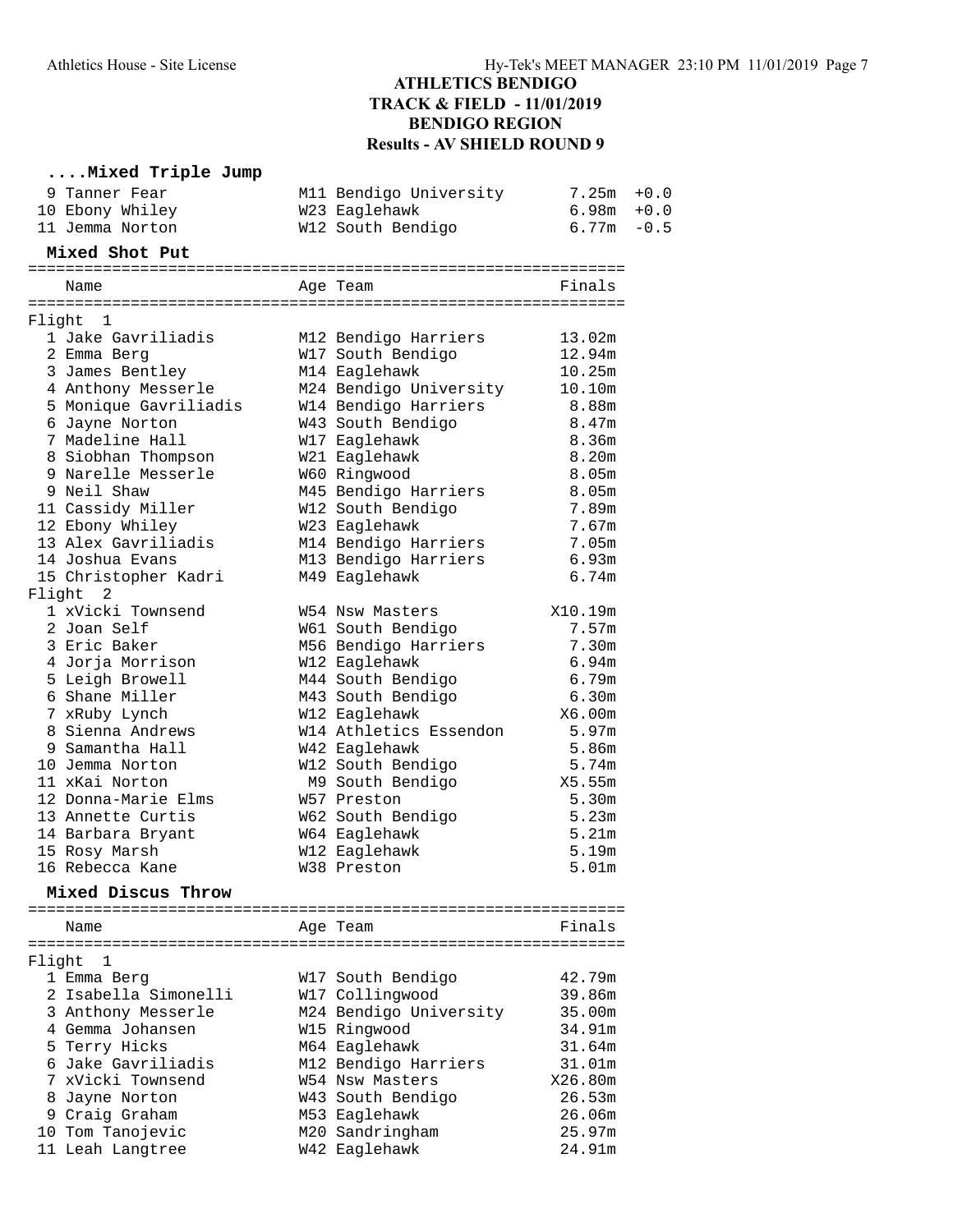#### **....Mixed Discus Throw**

|        | 12 Nicole Johansen     | W45 Ringwood           | 24.32m  |
|--------|------------------------|------------------------|---------|
|        | 13 Mackenzie Cooper    | M19 Bendigo Harriers   | 24.12m  |
|        | 14 Bailey Cooper       | M21 Bendigo Harriers   | 23.99m  |
|        | 15 Claire Noonan       | W14 Eaglehawk          | 23.68m  |
|        | 16 Olivia Graham       | W18 Eaglehawk          | 23.26m  |
|        | 17 Siobhan Thompson    | W21 Eaglehawk          | 22.94m  |
|        | 18 Sara Berg           | W15 South Bendigo      | 21.61m  |
|        | 19 Aaron Norton        | M39 South Bendigo      | 21.60m  |
|        | 20 Geoff Jordan        | M49 Bendigo Harriers   | 21.43m  |
|        | 21 Alex Gavriliadis    | M14 Bendigo Harriers   | 20.10m  |
|        | 22 Narelle Messerle    | W60 Ringwood           | 19.79m  |
|        | 23 Joan Self           | W61 South Bendigo      | 16.37m  |
|        | 24 David Heislers      | M53 Bendigo University | 16.04m  |
|        | 25 Shane Miller        | M43 South Bendigo      | 14.04m  |
|        | 26 Lily Marsh          | W12 Eaglehawk          | 12.25m  |
|        | 27 Jemma Norton        | W12 South Bendigo      | 12.22m  |
|        | 28 xRuby Lynch         | W12 Eaglehawk          | X11.84m |
|        | Flight<br>2            |                        |         |
|        | 1 David Chisholm       | M50 Eaglehawk          | 27.80m  |
|        | 2 Denise Snyder        | W26 Eaglehawk          | 24.99m  |
|        | 3 Neil Shaw            | M45 Bendigo Harriers   | 21.93m  |
|        | 4 Craig Green          | M51 Bendigo University | 21.86m  |
|        | 5 Martin Fryer         | M74 Eaglehawk          | 21.73m  |
|        | 6 Cassidy Miller       | W12 South Bendigo      | 21.34m  |
|        | 7 Georgia Lee          | W14 Eaglehawk          |         |
|        |                        |                        | 20.69m  |
|        | 8 Kellie Doering       | W43 South Bendigo      | 19.91m  |
|        | 9 Ross Douglas         | M52 Bendigo University | 19.59m  |
|        | 10 Sharon Barr         | W57 Bendigo Harriers   | 18.64m  |
|        | 11 Christopher Kadri   | M49 Eaglehawk          | 18.49m  |
|        | 12 Joshua Evans        | M13 Bendigo Harriers   | 17.86m  |
|        | 13 Andrea Smith        | W43 Bendigo University | 16.78m  |
|        | 14 Peter Savage        | M64 Eaglehawk          | 16.22m  |
|        | 15 John Carter         | M68 South Bendigo      | 15.72m  |
|        | 16 Gretel Holmes       | W14 Bendigo Harriers   | 15.61m  |
|        | 17 Gabrielle Rusbridge | W18 Eaglehawk          | 15.56m  |
|        | 18 Samantha Hall       | W42 Eaglehawk          | 14.58m  |
|        | 19 xKai Norton         | M9 South Bendigo       | X13.21m |
|        | 20 Annette Curtis      | W62 South Bendigo      | 12.94m  |
|        | 21 Rebecca Kane        | W38 Preston            | 11.77m  |
|        | 22 Wendy Ennor         | W61 Eaglehawk          | 11.59m  |
|        | 23 Sienna Andrews      | W14 Athletics Essendon | 11.01m  |
|        | 24 Donna-Marie Elms    | W57 Preston            | 10.82m  |
|        | 25 Rosy Marsh          | W12 Eaglehawk          | 10.65m  |
|        | Mixed Hammer Throw     |                        |         |
|        |                        |                        |         |
|        | Name                   | Age Team               | Finals  |
|        |                        |                        |         |
| Flight | 1                      |                        |         |
|        | 1 Olivia Graham        | W18 Eaglehawk          | 46.46m  |
|        | 2 Isabella Simonelli   | W17 Collingwood        | 41.72m  |
|        | 3 Gemma Johansen       | W15 Ringwood           | 38.74m  |
|        | 4 Claire Noonan        | W14 Eaglehawk          | 35.65m  |
|        | 5 Craig Graham         | M53 Eaglehawk          | 31.97m  |
|        | 6 Nicole Johansen      | W45 Ringwood           | 31.71m  |
|        | 7 Mackenzie Cooper     | M19 Bendigo Harriers   | 26.33m  |
|        | 8 Sharon Barr          | W57 Bendigo Harriers   | 25.65m  |
|        | 9 Kellie Doering       | W43 South Bendigo      | 23.50m  |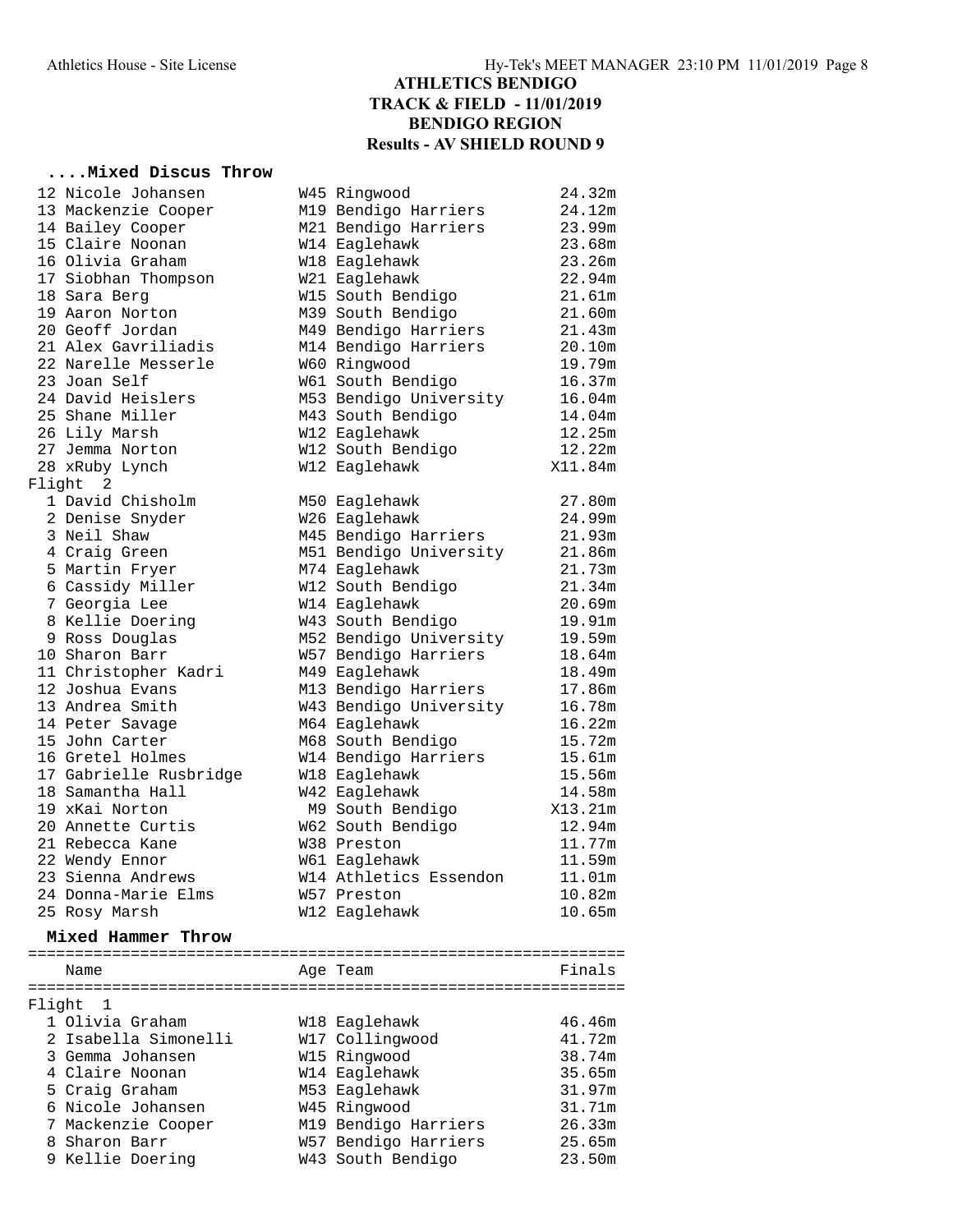Athletics House - Site License Hy-Tek's MEET MANAGER 23:10 PM 11/01/2019 Page 9

# **ATHLETICS BENDIGO TRACK & FIELD - 11/01/2019 BENDIGO REGION Results - AV SHIELD ROUND 9**